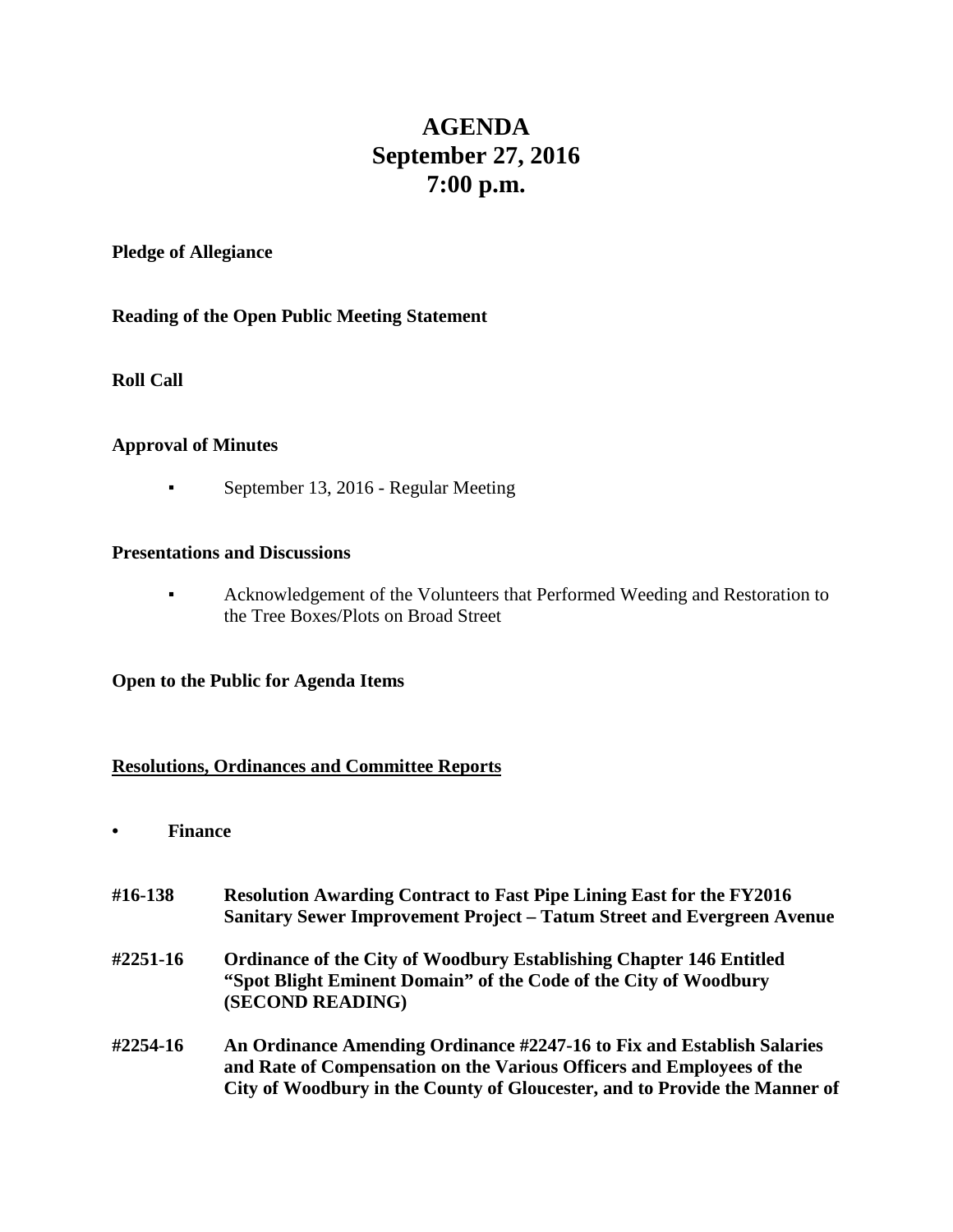#### **Payment thereof and Repealing All Ordinances or Parts of Ordinances Inconsistent Herewith (FIRST READING)**

Motion for Approval to Pay the Listed Vouchers

- **• Economic Development**
- **#2252-16 Ordinance of the City of Woodbury Authorizing the Sale of Certain Property Owned by the City of Woodbury, County of Gloucester, New Jersey, not Required for Public Purposes Pursuant to N.J.S.A. 40A:12-139(a),** *et seq***. (SECOND READING)**
- **#2255-16 Ordinance of the City of Woodbury Authorizing the Execution of an Agreement to Transfer Real Property to the Gloucester County Habitat For Humanity (FIRST READING)**
- **• Parks and Recreation**
- **#16-137 Resolution Awarding Contract to Whirl Corporation for the Laverty Clubhouse & Concession Building - Building Assembly Project**
- **• Policy**
- **#2253-16 An Ordinance of the City of Woodbury Adopting Personnel Policies for the City of Woodbury (SECOND READING)**

**Old Business**

**New Business**